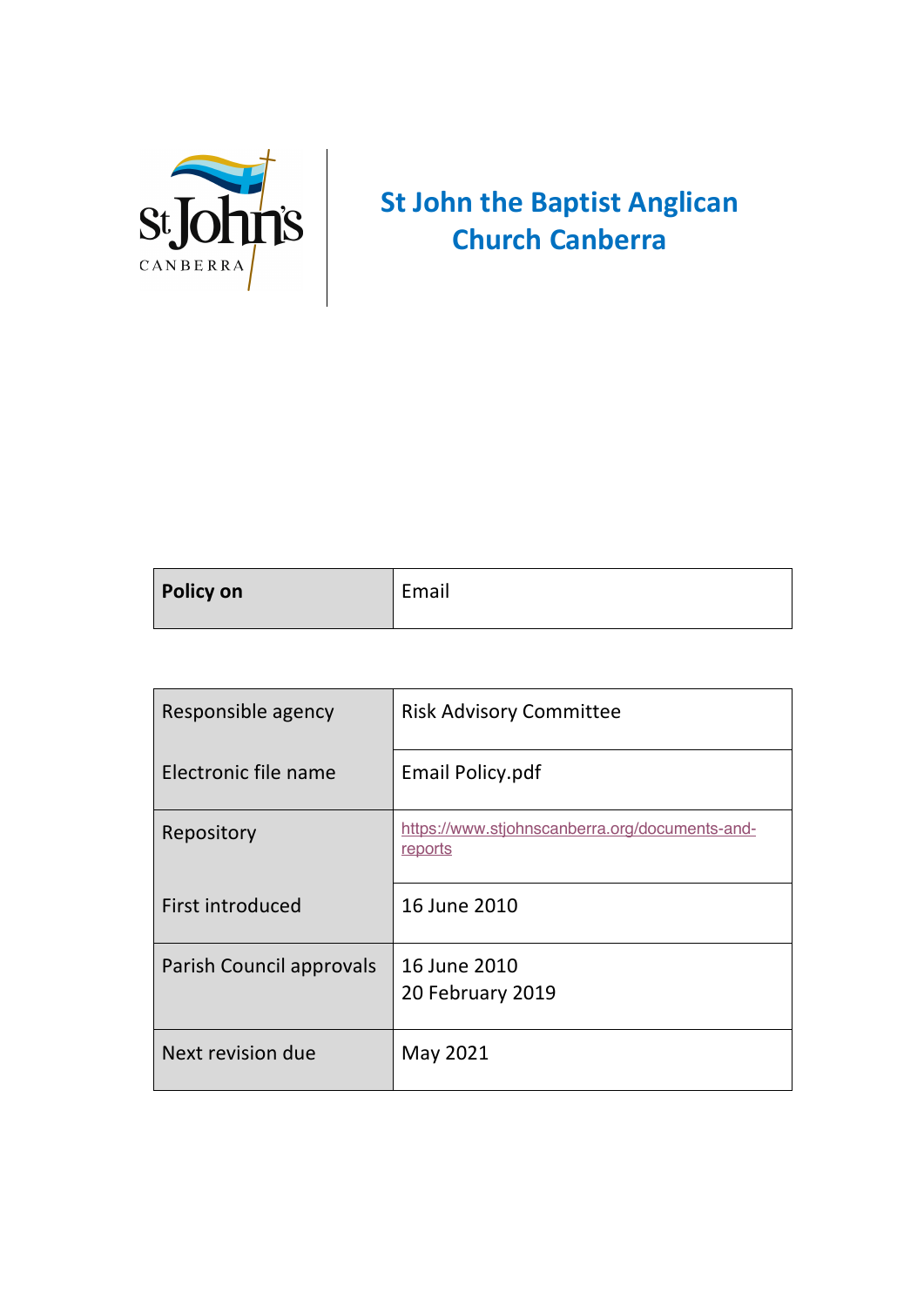## **LEGISLATION AND STANDARDS**

This policy is bound by The Master Policy of the Parish (www.stjohnscanberra.org Parish Council Login) which recognises the Five Marks of Mission of the Anglican Communion and the Governance of the Diocese Ordinance as the foundations on which our actions are based.

## **PRINCIPLES**

We depend on email to schedule appointments, share documents and information and stay connected with various individuals and groups within the parish. Email can help us communicate and work more effectively and efficiently. However, email does have its dangers and as a faith community we have a responsibility to make sure that we use this form of communication to build community.

It is the purpose of the procedures which follow to ensure email is used as a constructive medium and not something which takes away from our sense of community.

## **PROCEDURES**

As a faith community we recognise that:

- Email email is not necessarily confidential. When we send an email it can easily be forwarded on to others. We need to ask ourselves before hitting the send button, "Would I feel comfortable if this email was forwarded to someone else – even if it was accidentally forwarded." If the answer is "no" then don't send it.
- Before forwarding an email, think carefully as to whether the author of the original email would be comfortable with us doing this.
- Before pressing the send button we will be careful to re-read the email message and we will be careful not to "vent". An unfortunate "vent" can instantly land in many parishioners' inboxes.
- Email is not to be used as a means of communicating negative or hurtful comments to clergy or parishioners. When these situations arise, we will talk and have a face-to-face conversation.
- Many parishioners belong to an email group, e.g. Parish Council members, Lay Ministers, Sanctuary Team, Clergy, Flower Arrangers, etc. We will not send group emails that will undermine decisions, complain about individuals or stir up discontent.
- When we send emails to a group, we will make sure the subject relates to that particular group. For instance, it is inappropriate to send a group email to